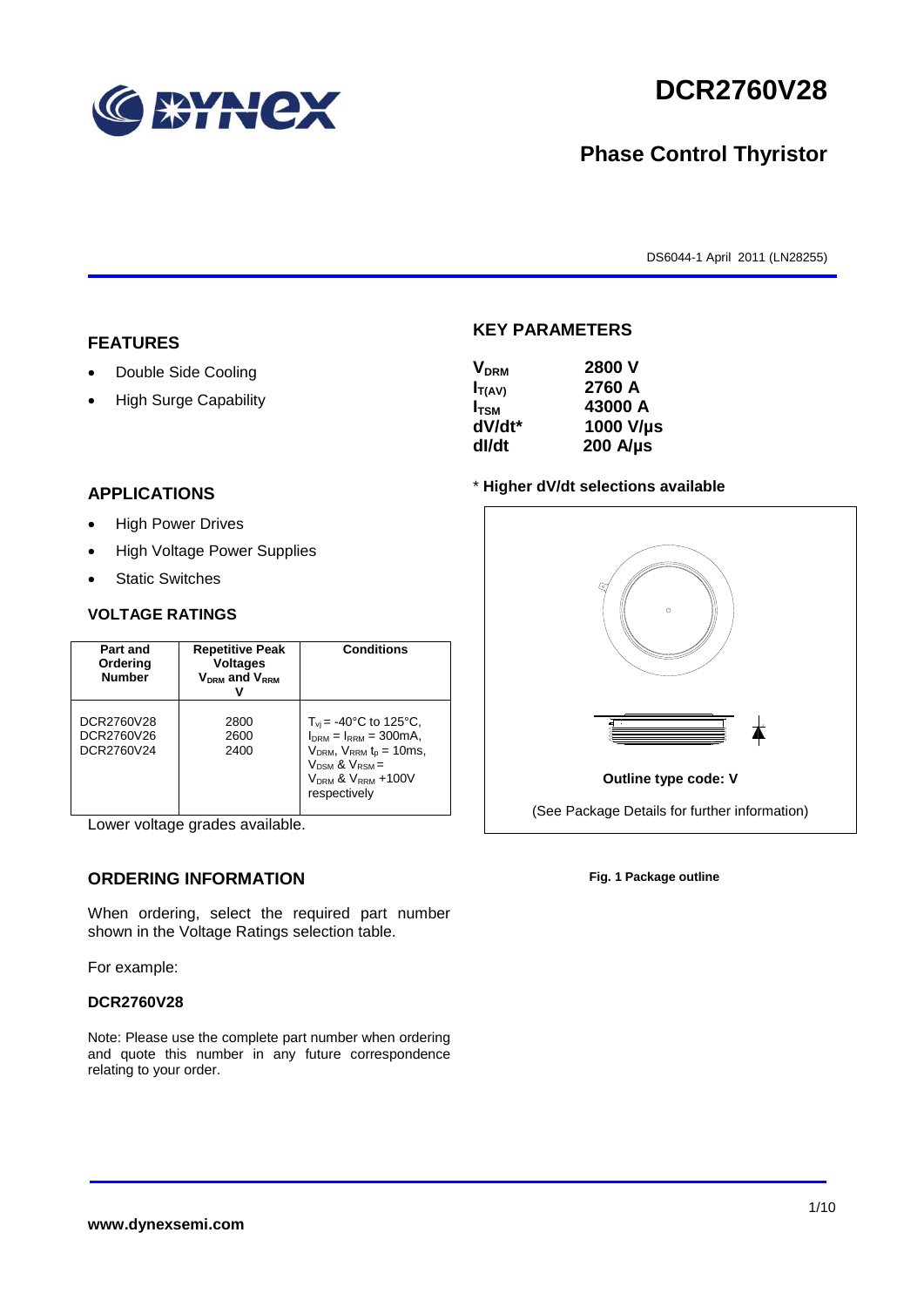

### **CURRENT RATINGS**

**Tcase = 60°C unless stated otherwise**

| Symbol             | <b>Parameter</b>                     | <b>Test Conditions</b>   | Max. | <b>Units</b> |
|--------------------|--------------------------------------|--------------------------|------|--------------|
| Double Side Cooled |                                      |                          |      |              |
| $I_{T(AV)}$        | Mean on-state current                | Half wave resistive load | 2760 | A            |
| $I_{T(RMS)}$       | RMS value                            | $\overline{\phantom{a}}$ | 4330 | Α            |
| Iт                 | Continuous (direct) on-state current | $\overline{\phantom{a}}$ | 3900 | Α            |

#### **SURGE RATINGS**

| Symbol       | <b>Parameter</b>                        | <b>Test Conditions</b>                           | Max. | <b>Units</b>      |
|--------------|-----------------------------------------|--------------------------------------------------|------|-------------------|
| <b>I</b> TSM | Surge (non-repetitive) on-state current | 10ms half sine, $T_{\text{case}} = 125^{\circ}C$ | 43.0 | kA                |
| $l^2t$       | $I2t$ for fusing                        | $V_R = 0$                                        | 9.25 | MA <sup>2</sup> s |

#### **THERMAL AND MECHANICAL RATINGS**

| Symbol           | <b>Parameter</b>                      | <b>Test Conditions</b>    |    | Min.           | Max.  | <b>Units</b> |
|------------------|---------------------------------------|---------------------------|----|----------------|-------|--------------|
| $R_{th(j-c)}$    | Thermal resistance – junction to case | Double side cooled        | DC |                | 0.01  | °C/W         |
| $R_{th(c-h)}$    | Thermal resistance – case to heatsink | Double side cooled        | DC |                | 0.003 | °C/W         |
| $T_{\nu j}$      | Virtual junction temperature          | <b>Blocking VDRM/VRRM</b> |    | $\overline{a}$ | 125   | °C           |
| $T_{\text{stg}}$ | Storage temperature range             |                           |    | $-40$          | 140   | °C           |
| $F_m$            | Clamping force                        |                           |    | 50             | 62    | kN           |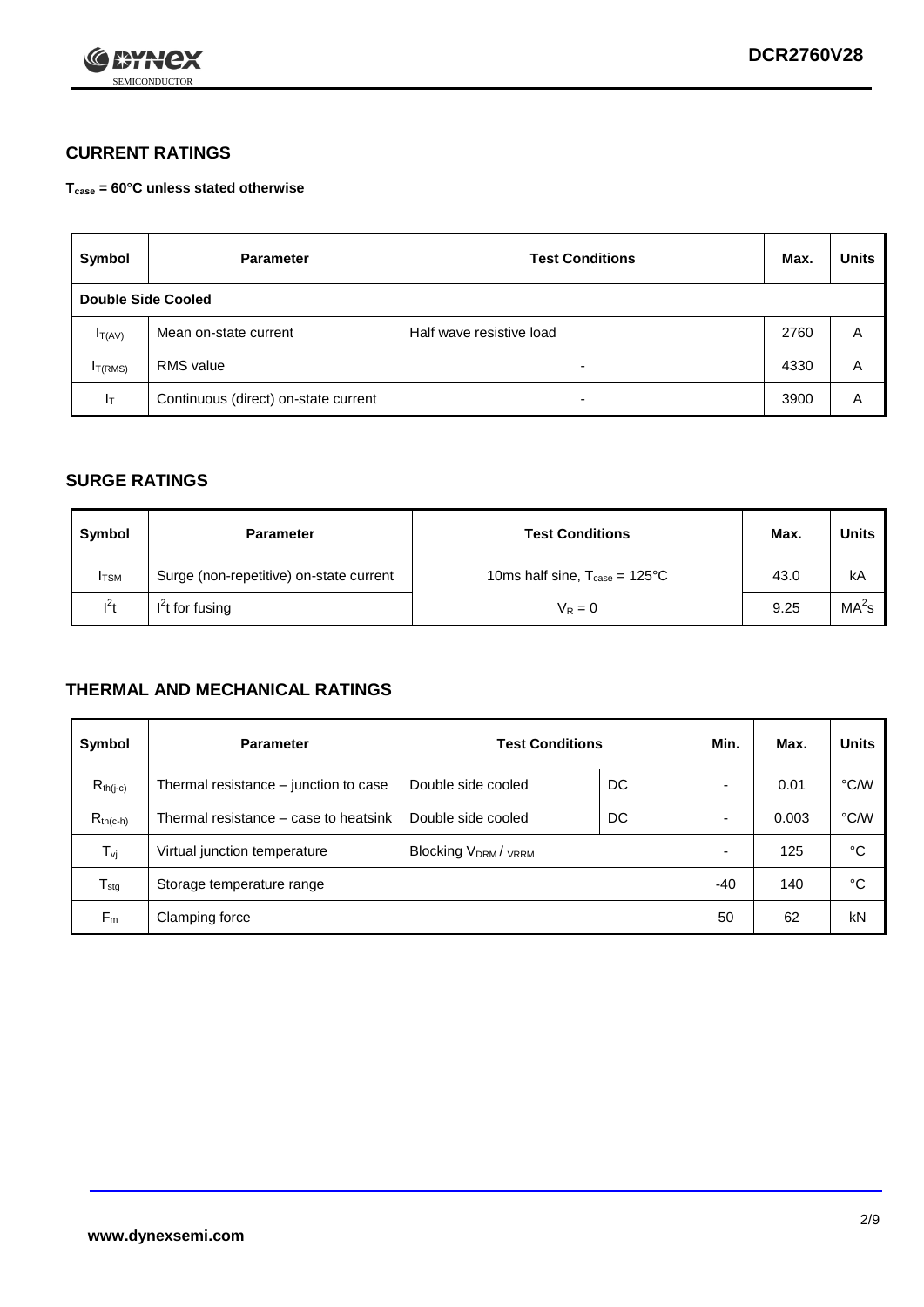

## **DYNAMIC CHARACTERISTICS**

| <b>Symbol</b>     | <b>Parameter</b>                              | <b>Test Conditions</b>                                                        |                 | Min.                     | Max.           | <b>Units</b> |
|-------------------|-----------------------------------------------|-------------------------------------------------------------------------------|-----------------|--------------------------|----------------|--------------|
| <b>IRRM</b> /IDRM | Peak reverse and off-state current            | At $V_{RRM}/V_{DRM}$ , $T_{case} = 125^{\circ}C$                              |                 | ä,                       | 300            | mA           |
| dV/dt             | Max. linear rate of rise of off-state voltage | To 67% $V_{DRM}$ , T <sub>i</sub> = 125°C, gate open                          |                 | 1000                     | $\blacksquare$ | $V/\mu s$    |
| dl/dt             | Rate of rise of on-state current              | From 67% $V_{DRM}$ to 3000A                                                   | Repetitive 50Hz | $\overline{\phantom{a}}$ | 150            | $A/\mu s$    |
|                   |                                               | Gate source 30V, 10 $\Omega$ ,                                                | Non-repetitive  | ٠                        | 1000           | $A/\mu s$    |
|                   |                                               | $t_r$ < 0.5µs, T <sub>i</sub> = 125°C                                         |                 |                          |                |              |
| $V_T$             | On-state voltage                              | $I_T = 3000A$ , $T_{case} = 125^{\circ}C$                                     |                 |                          | 1.49           | $\vee$       |
| $V_{T(TO)}$       | Threshold voltage                             | $T_{\text{case}} = 125^{\circ}C$                                              |                 | ä,                       | 0.98           | V            |
| $r_{\text{T}}$    | On-state slope resistance                     | $T_{\text{case}} = 125^{\circ}C$                                              |                 | $\overline{\phantom{a}}$ | 0.17           | $m\Omega$    |
| $t_{\rm gd}$      | Delay time                                    | $V_D = 67\%$ V <sub>DRM</sub> , gate source 30V, 10 $\Omega$                  |                 | ٠                        | 3.0            | μs           |
|                   |                                               | $t_r = 0.5 \mu s$ , $T_i = 25^{\circ}C$                                       |                 |                          |                |              |
| $t_{q}$           | Turn-off time                                 | $T_i$ = 125°C, $V_R$ = 100V, dl/dt = 10A/µs,                                  |                 |                          | 600            | μs           |
|                   |                                               | $dV_{DR}/dt = 20 V/\mu s$ linear to 67% $V_{DRM}$                             |                 |                          |                |              |
| $Q_{\rm S}$       | Stored charge                                 | $I_T = 4000A$ , tp = 1000us, T <sub>i</sub> = 125°C,<br>$dl/dt = 10A/\mu s$ , |                 |                          | 4500           | $\mu$ C      |
| $I_{RR}$          | Reverse recovery current                      |                                                                               |                 | L,                       | 210            | A            |
| JL.               | Latching current                              | $T_i = 25^{\circ}C$ ,                                                         |                 |                          | $\mathbf{1}$   | Α            |
| Iн                | Holding current                               | $T_i = 25^{\circ}C,$                                                          |                 |                          | 200            | mA           |

### **GATE TRIGGER CHARACTERISTICS AND RATINGS**

| Symbol          | <b>Parameter</b>         | <b>Test Conditions</b>                | Max. | Units |
|-----------------|--------------------------|---------------------------------------|------|-------|
| V <sub>GT</sub> | Gate trigger voltage     | $V_{DRM}$ = 5V, $T_{case}$ = 25°C     | 3    | V     |
| $V_{GD}$        | Gate non-trigger voltage | At 40% $V_{DRM}$ , $T_{case}$ = 125°C | TBD  | V     |
| Iст             | Gate trigger current     | $V_{DRM}$ = 5V, $T_{case}$ = 25°C     | 300  | mA    |
| <b>I</b> GD     | Gate non-trigger current | At 40% $V_{DRM}$ , $T_{case}$ = 125°C | TBD  | mA    |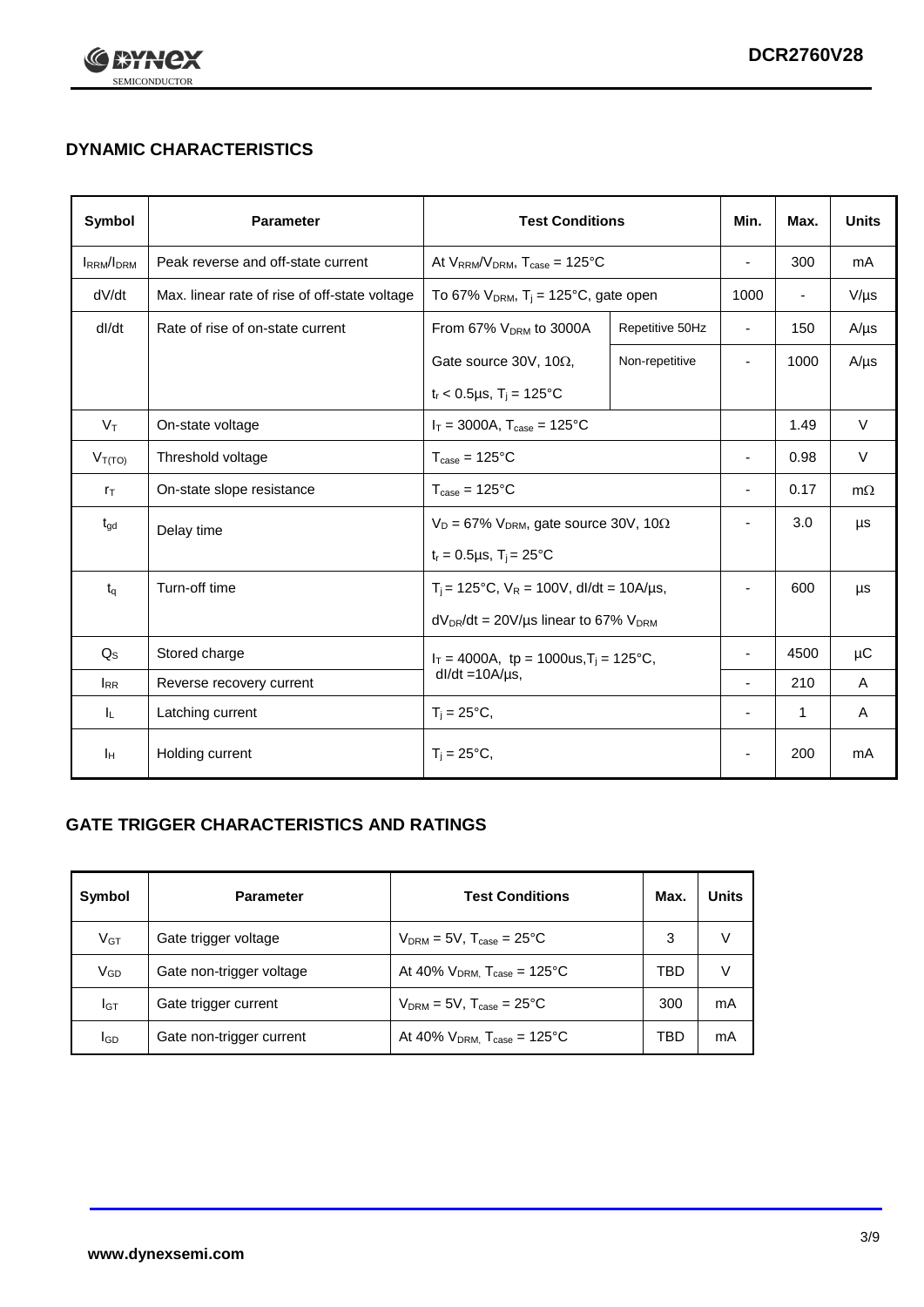

## **CURVES**



**Fig.2 Maximum &minimum on-state characteristics**



**Fig.3 Maximum (limit) transient thermal impedance – junction to case (°C/W)**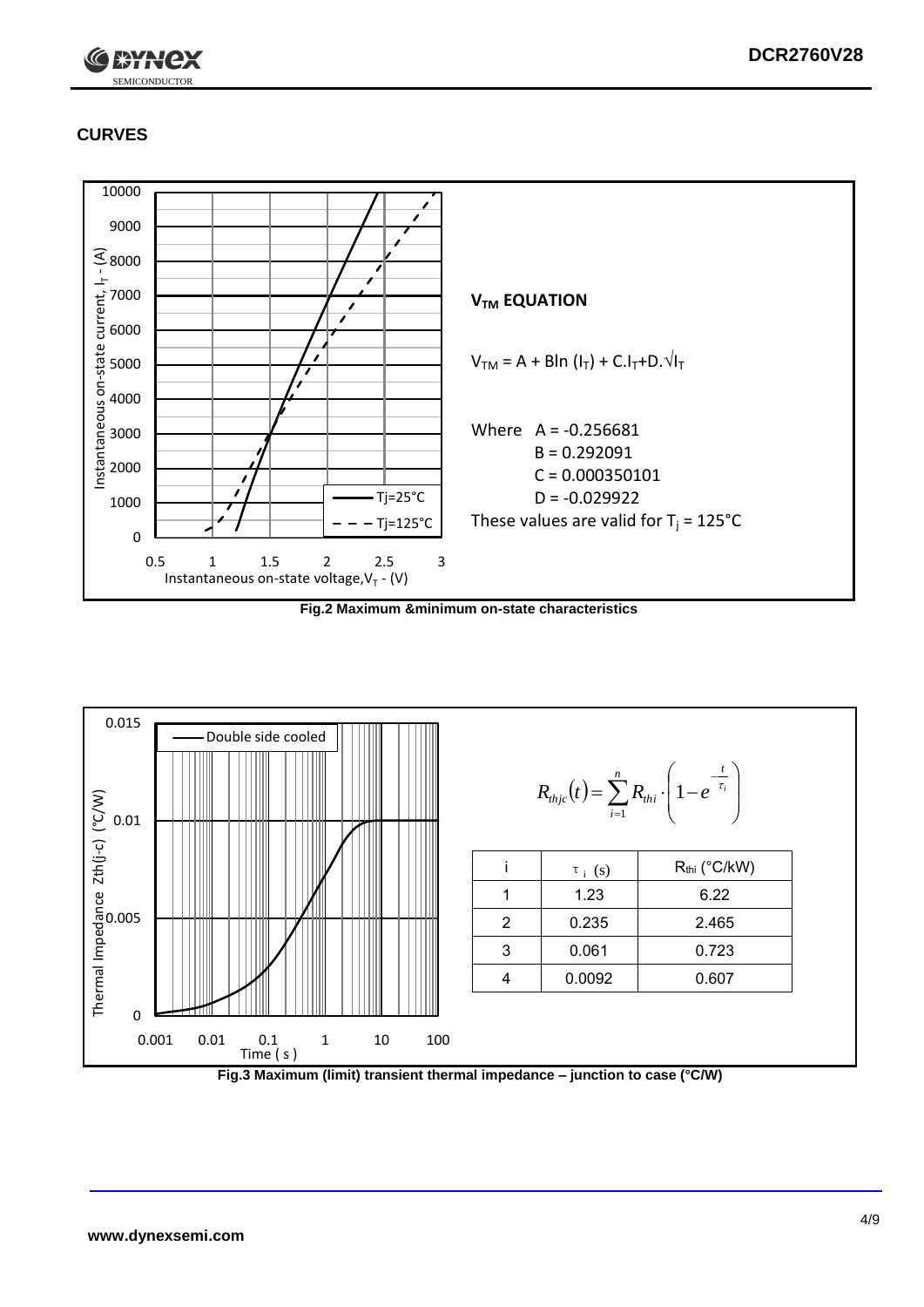



**double side cooled – rectangular wave**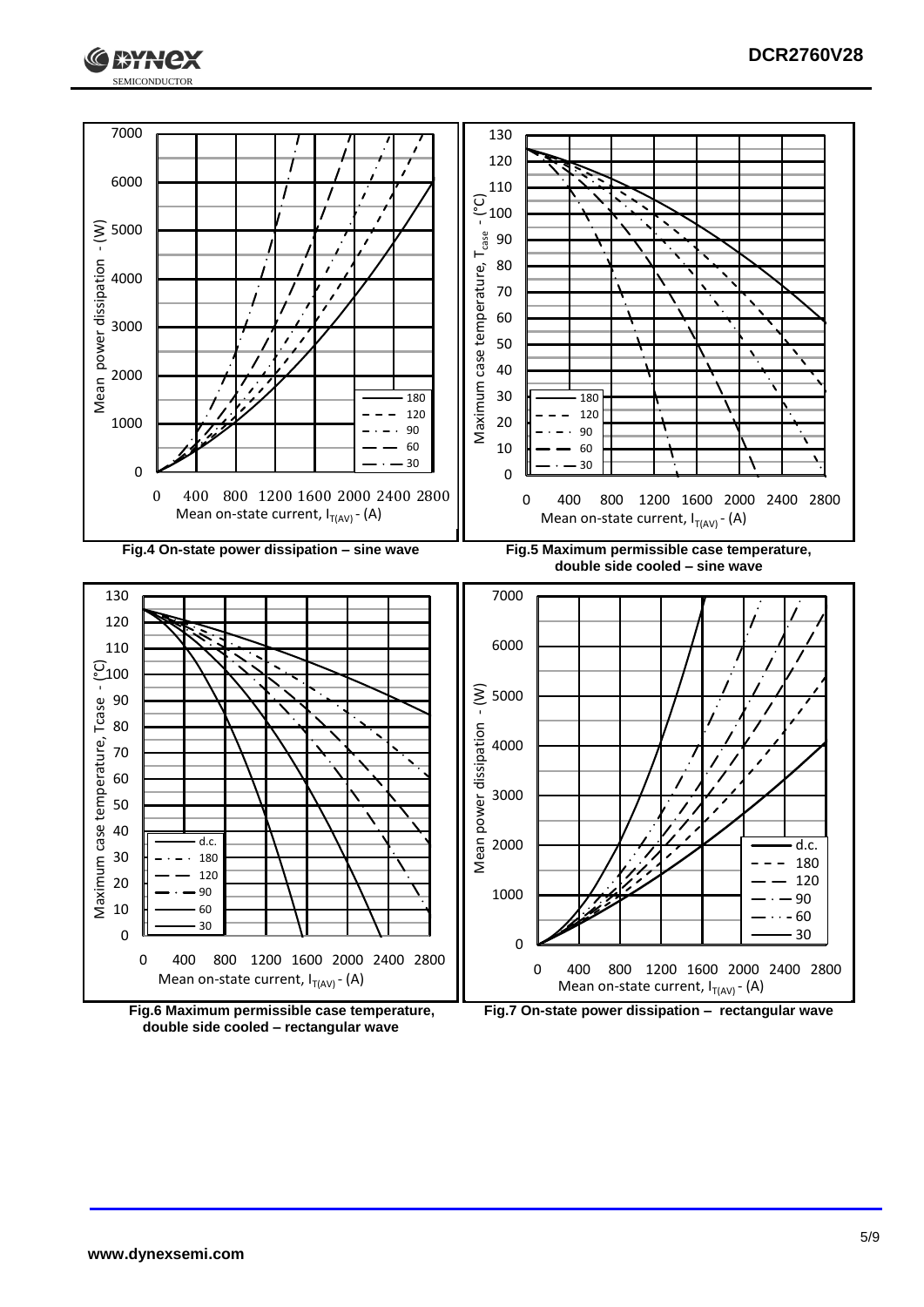

**IXYH** 

lex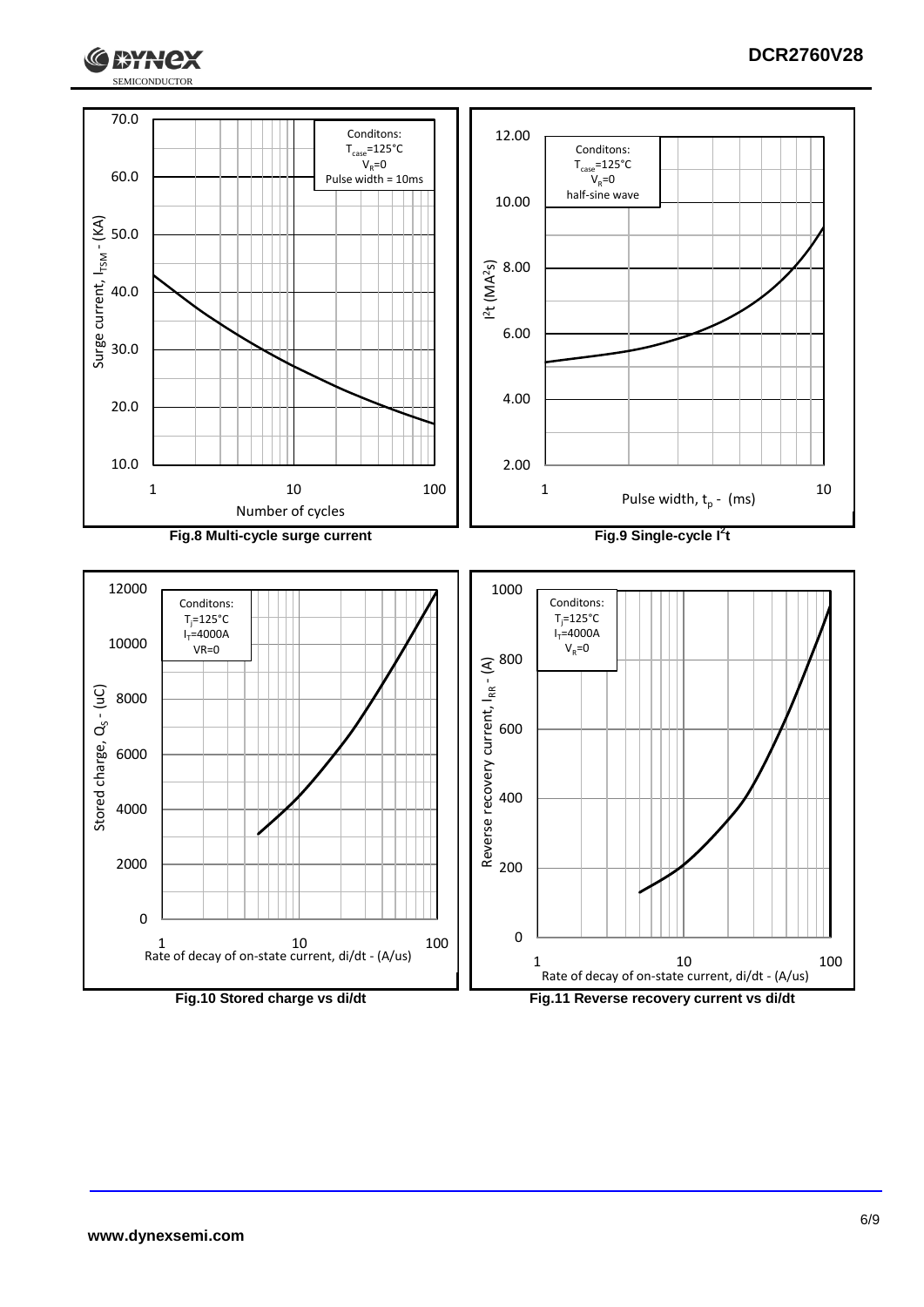

**Fig.12 Gate characteristics**



**Fig.13 Gate characteristics**

SEMICONDUCTOR

**RYH**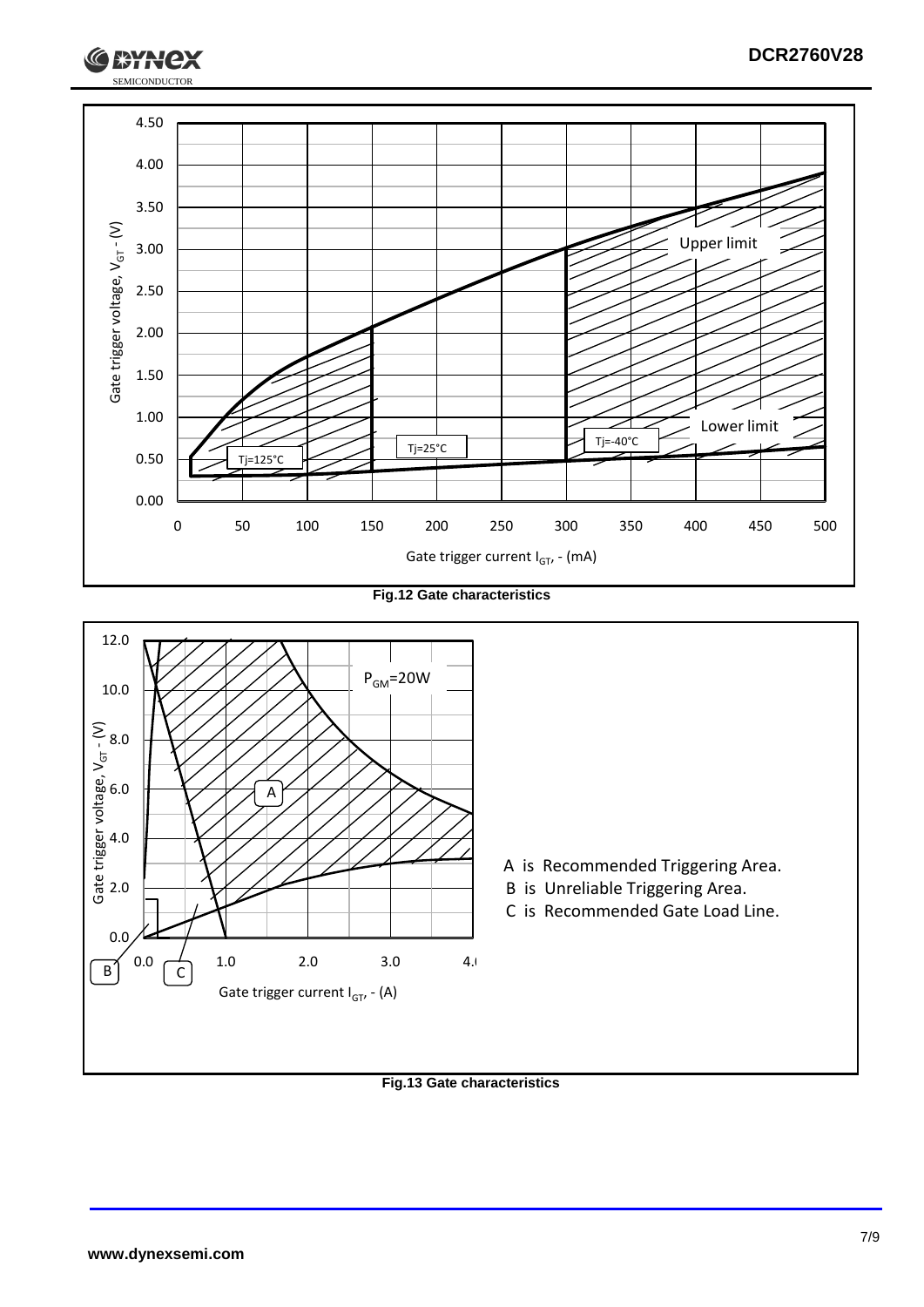

### **PACKAGE DETAILS**

For further package information, please contact Customer Services. All dimensions in mm, unless stated otherwise. DO NOT SCALE.



**Fig.14 Package outline**